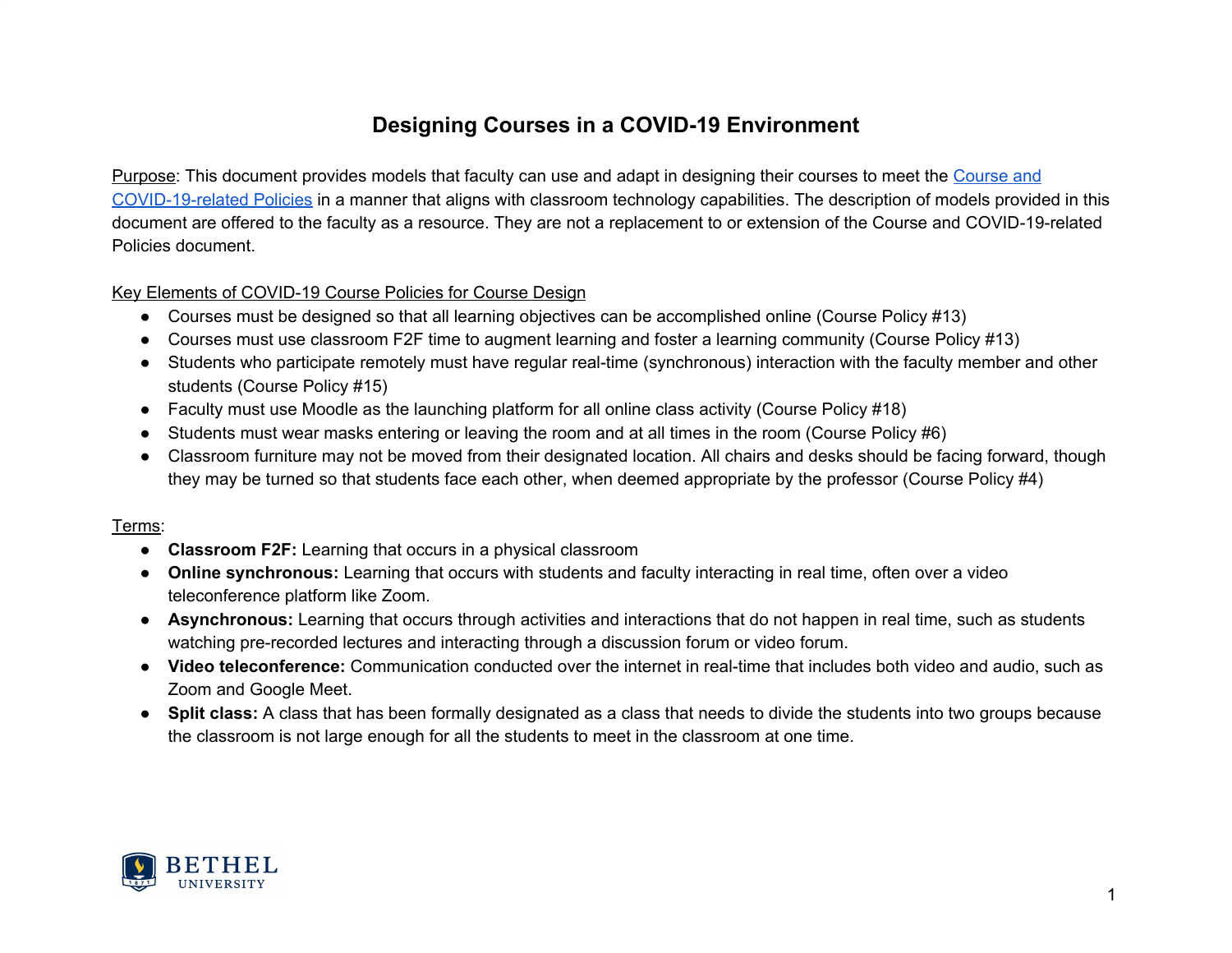## Key Classroom Technology Limitations:

There are three important aspects of classroom technology for faculty to consider: 1) limited WiFi capacity means it might not work for all students in a classroom to be on Zoom from their own personal computers at the same time, 2) microphones are directional and have a limited range, and 3) the camera's are adjustable, but do not automatically move to track the speaker. More details and recommended strategies are presented in the "Technology Limitations" table at the end of this document.

### How to use the COVID-19 Course Design Models Table:

Find the approach under "How you normally use class time" that best fits the way you teach the course under normal conditions. Read the model descriptions under "Synchronous-rooted Models" and "Asynchronous-rooted Models" and identify a model that will work best for your course. As you apply the selected model, make modifications so that it best fits the course and your teaching style. Please remember that all courses scheduled as classroom F2F courses need to include regular online synchronous interaction and classroom F2F time to augment learning and foster a learning community*.*

If you would like assistance selecting or applying a model to design your course, make an [appointment](https://calendly.com/academic-development) with an Academic Development instructional designer. For assistance with Moodle or other instructional technology, [contact](https://jira.bethel.edu/servicedesk/customer/portal/1) ITS.

As you design your course, keep in mind that asynchronous components, like pre-recorded lectures are considered "seat time" and can replace some of the time that students would normally be in class.

Recording Zoom Sessions: Faculty members are encouraged to record each class Zoom session, but, to comply with FERPA, the recordings may only be shared with students in the class. We recommend setting up your Zoom [sessions](https://youtu.be/kOgxyLVKqeQ) through the Moodle course site to make FERPA compliance easier.

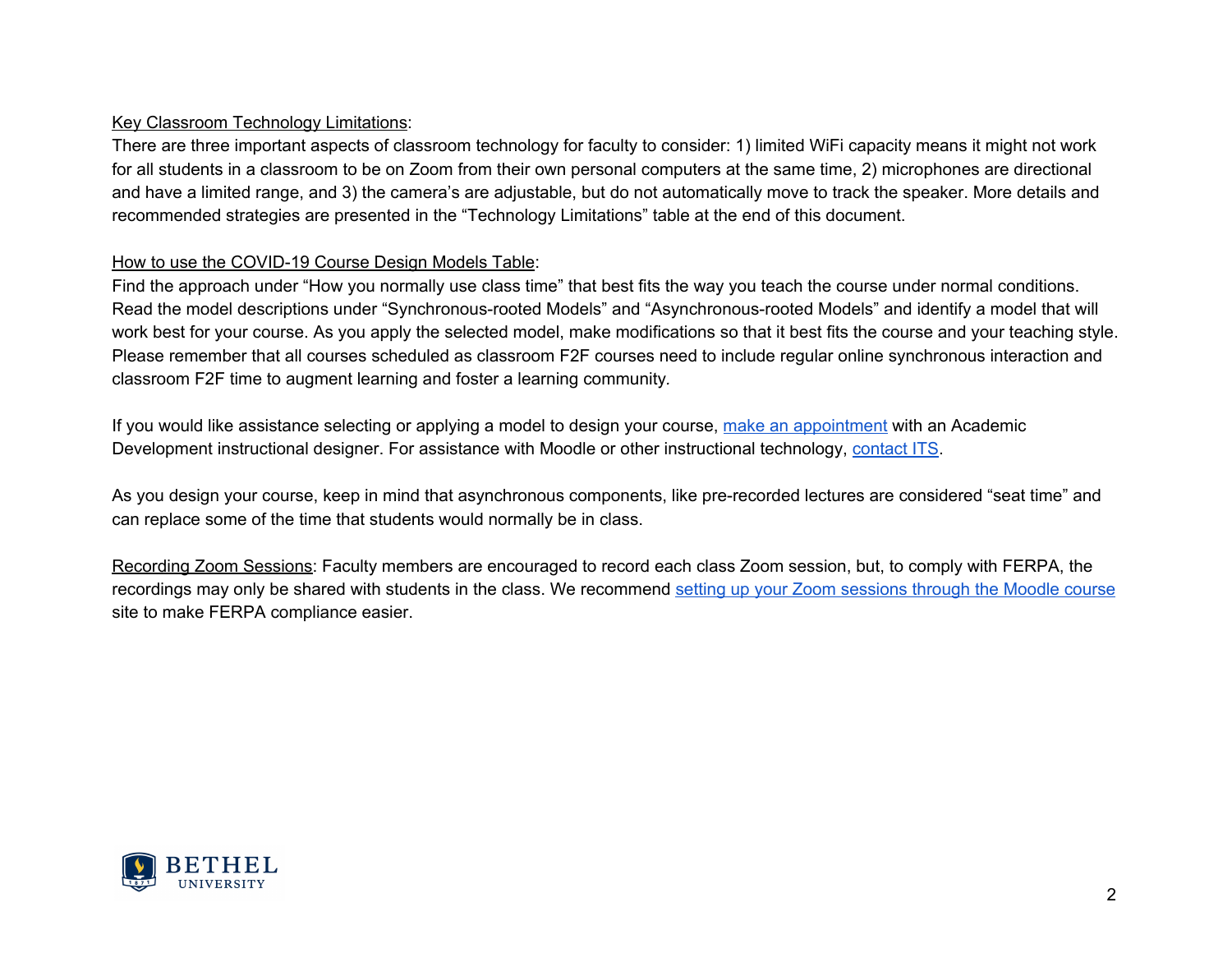| <b>COVID-19 Course Design Models</b>                            |                                                                                                                                                                                                                                                                                                                                                                                                                                                              |                                                                                                                                                                                                                                                                                                                                                                                                                                                                                                          |
|-----------------------------------------------------------------|--------------------------------------------------------------------------------------------------------------------------------------------------------------------------------------------------------------------------------------------------------------------------------------------------------------------------------------------------------------------------------------------------------------------------------------------------------------|----------------------------------------------------------------------------------------------------------------------------------------------------------------------------------------------------------------------------------------------------------------------------------------------------------------------------------------------------------------------------------------------------------------------------------------------------------------------------------------------------------|
| How you normally<br>use class time                              | <b>Synchronous-rooted Models</b>                                                                                                                                                                                                                                                                                                                                                                                                                             | Asynchronous-rooted Models                                                                                                                                                                                                                                                                                                                                                                                                                                                                               |
| Lecture-discussion<br>(Content delivery &<br>discussion/dialog) | [RECOMMENDED]<br>For one scheduled class session (or two if it is a<br>Mon, Wed, Fri class), conduct the synchronous<br>lecture-discussion completely remotely through a<br>Zoom session (no students in the physical classroom<br>for that session). Use breakout rooms in Zoom for<br>any small group discussions. Consider using a<br>shared Google doc to facilitate or supplement<br>discussion.<br>For the second (and/or third) class session, divide | Pre-record lectures and post them in Moodle.<br>Conduct discussions during the scheduled class<br>times. For the discussions, have two separate<br>discussion groups: one discussion among<br>classroom F2F students and one discussion among<br>online synchronous students. Consider having both<br>groups of students record their discussion in a<br>single Google doc shared among all students so the<br>two groups can see what the other group discusses.<br>You can have both groups discussing |
|                                                                 | the class time into time designated for classroom<br>F2F and time designated for synchronous online<br>(e.g., the first half of class is for students who want to<br>connect in the classroom and the second half of<br>class is for students who want to connect through<br>Zoom). Use asynchronous strategies (e.g.,<br>pre-record lecture and have students dialogue                                                                                      | simultaneously or have part of the class time<br>designated for the classroom F2F discussion and<br>part of the class time designated for synchronous<br>online discussion. The advantage of the latter is that<br>you can be fully engaged in each groups'<br>discussion.                                                                                                                                                                                                                               |
|                                                                 | through a written or video discussion forum) to<br>address material you are not able to cover<br>synchronously. For a split class, you could alternate<br>the days or weeks that students are able to<br>participate in the classroom F2F discussion.<br>An alternative take on this model would be to have<br>half of the class sessions be for the online students<br>and half the class sessions be for classroom F2F                                     | If the two groups discuss simultaneously, the<br>discussions will be largely facilitated by the<br>students. The professor will need to move between<br>the two different discussions so she or he will not<br>function as the central discussion facilitator. If the<br>groups meet simultaneously, consider having<br>prompts to guide the student discussions. You<br>might also consider using a TA to help operate the<br>Zoom session and/or moderate discussion.                                  |

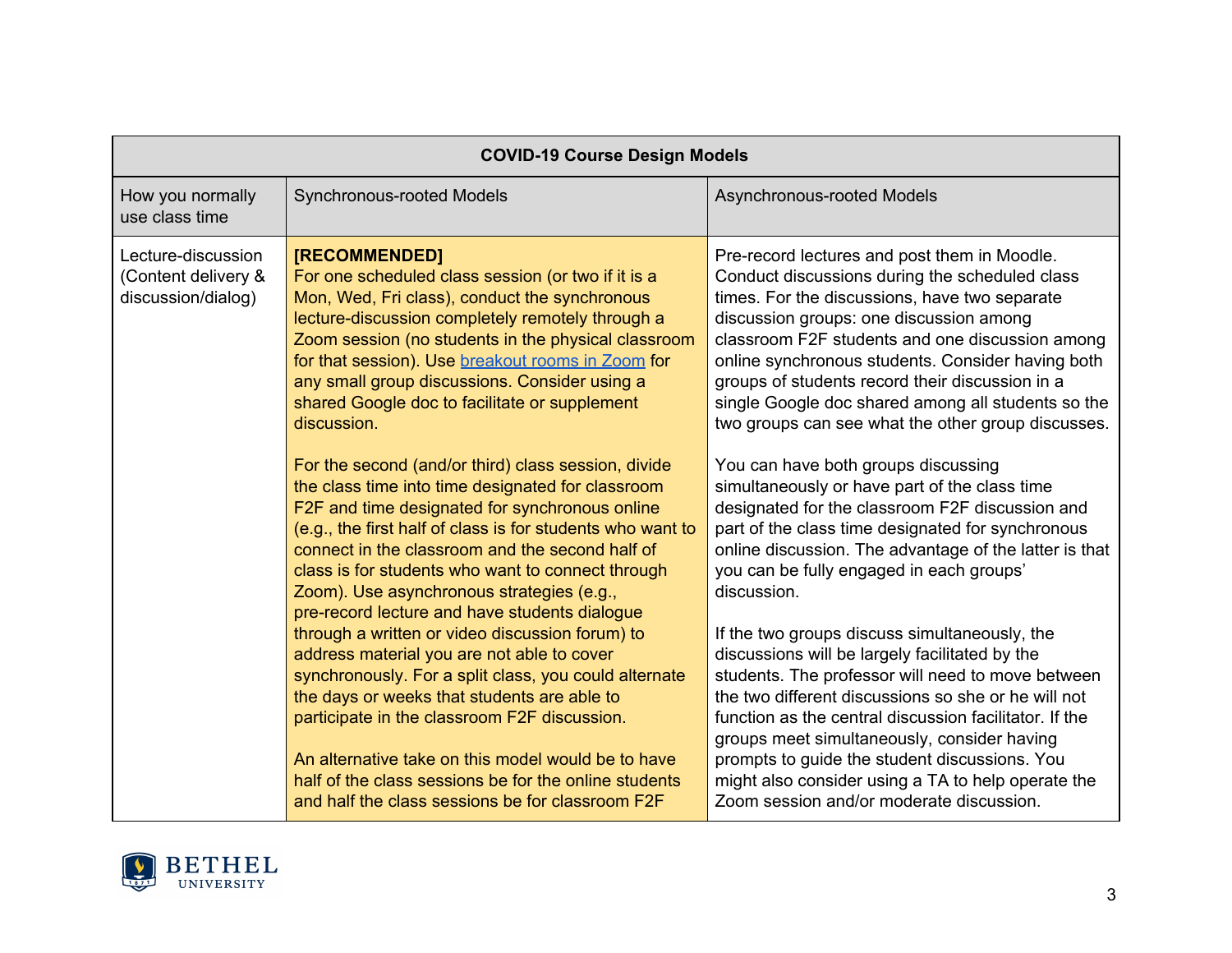| students (e.g. Tues is for classroom F2F students,<br>Thurs is for synchronous online students). Cover the<br>same material both days. Use asynchronous<br>strategies (e.g. pre-record lecture and have students<br>dialogue through a written or video discussion forum)<br>to address material you are not able to cover<br>synchronously.                                                                                                                                                                                                                                                                                                                                                                                                                                                                                                                                                                                                                                                                                                                                                                                             | If your class is split, you could choose to repeat the<br>discussion in both class sessions of the week so all<br>students have an opportunity to have each<br>discussion in a classroom F2F format. In that case<br>you might conduct additional discussion<br>asynchronously due to the repetition of material<br>covered during class time. For Mon, Wed, Fri split                                                                                                                                                                                                                                                                                   |
|------------------------------------------------------------------------------------------------------------------------------------------------------------------------------------------------------------------------------------------------------------------------------------------------------------------------------------------------------------------------------------------------------------------------------------------------------------------------------------------------------------------------------------------------------------------------------------------------------------------------------------------------------------------------------------------------------------------------------------------------------------------------------------------------------------------------------------------------------------------------------------------------------------------------------------------------------------------------------------------------------------------------------------------------------------------------------------------------------------------------------------------|----------------------------------------------------------------------------------------------------------------------------------------------------------------------------------------------------------------------------------------------------------------------------------------------------------------------------------------------------------------------------------------------------------------------------------------------------------------------------------------------------------------------------------------------------------------------------------------------------------------------------------------------------------|
| Conduct lectures in classroom F2F and synchronous<br>online (i.e. Zoom) at the same time. For the<br>discussion portion, have two separate discussion<br>groups: one discussion among classroom F2F<br>students and one discussion among online<br>synchronous students. Have both groups of students<br>record their discussion in a single Google doc shared<br>among all students so the two groups can see what<br>the other is discussing.<br>You can have both groups discussing simultaneously<br>or have part of the class time designated for the<br>classroom F2F discussion and part of the class time<br>designated for synchronous online discussion. The<br>advantage of the latter is that you can be fully<br>engaged in each groups' discussion, but you might<br>need to cover some material asynchronously (e.g.<br>pre-record lecture and/or have written or video<br>discussion forums).<br>If the two groups discuss simultaneously, the<br>discussions will be largely facilitated by the students.<br>The professor will need to move between the two<br>different discussions so she or he will not function as | classes, you might only have classroom F2F two<br>days of the week to make for a simpler rhythm. In<br>that case, the material from the third day could be<br>taught synchronous online the third day or<br>asynchronous.<br>You might also consider using the Chat tool in<br>Moodle as a way for classroom F2F students to<br>communicate if you want students to not only<br>discuss with the students sitting next to them or if<br>students find that physical distance and masks<br>inhibit communication.<br>If you use a shared Google doc to record or help<br>facilitate discussion, require that students bring their<br>own device to class. |

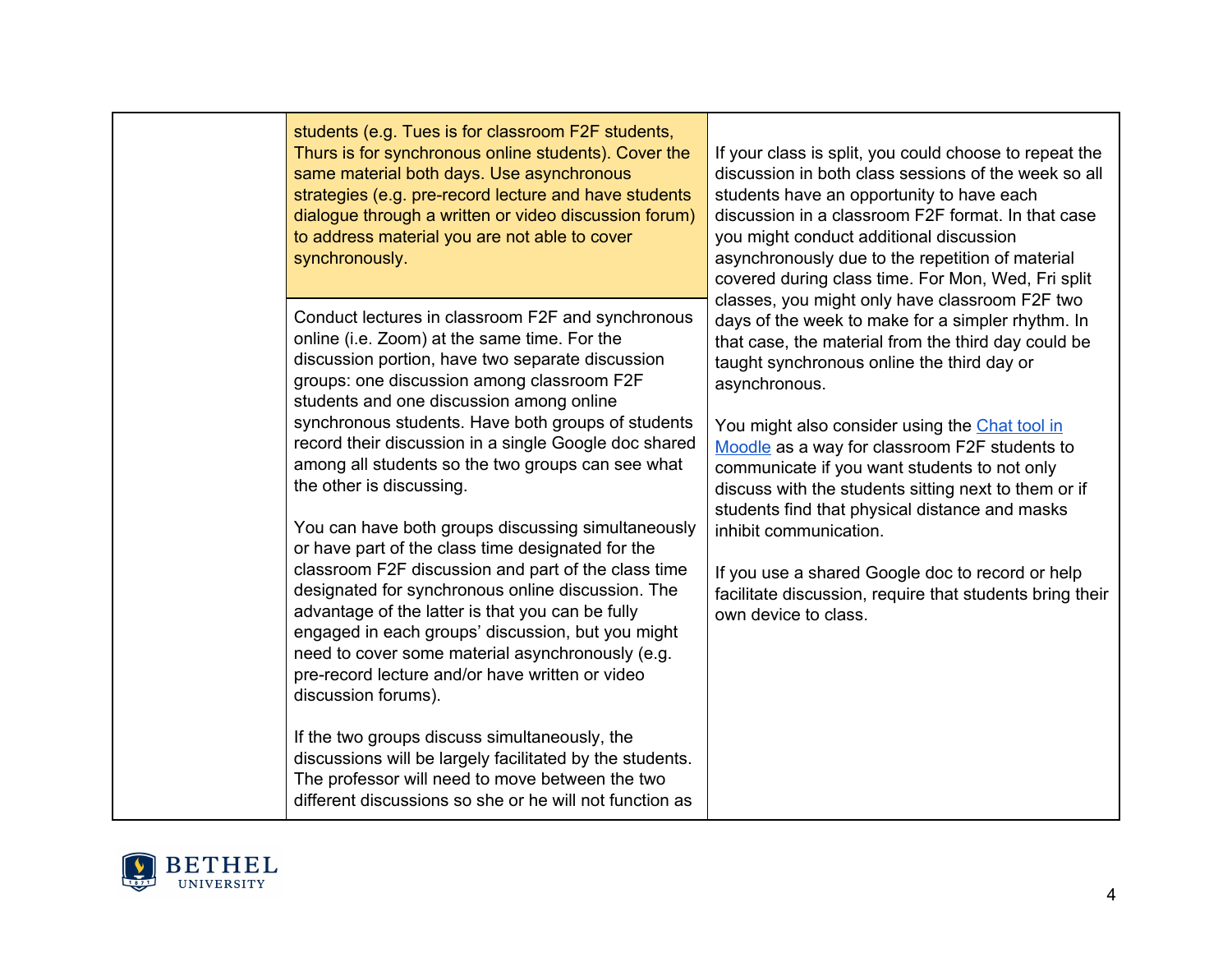| the central discussion facilitator. If the groups meet<br>simultaneously, consider having prompts to guide the<br>student discussions. You might also consider using a<br>TA to help operate the Zoom session and/or<br>moderate discussion.                                                                                                                                                                                                                                                                                                                                                             |  |
|----------------------------------------------------------------------------------------------------------------------------------------------------------------------------------------------------------------------------------------------------------------------------------------------------------------------------------------------------------------------------------------------------------------------------------------------------------------------------------------------------------------------------------------------------------------------------------------------------------|--|
| If your class is split, you could also choose to repeat<br>the discussion in both class sessions of the week so<br>all students have an opportunity to have each<br>discussion in a classroom F2F format. In that case<br>you might conduct additional discussion<br>asynchronously due to the repetition of material<br>covered during class time. For Mon, Wed, Fri split<br>classes, you might only have classroom F2F two<br>days of the week to make for a simpler rhythm. In<br>that case, the material from the third day could be<br>taught synchronous online the third day or<br>asynchronous. |  |
| You might also consider using the Chat tool in<br>Moodle as a way for classroom F2F students to<br>communicate if you want students to have small<br>group discussions with the students not sitting next to<br>each other or if students find that physical distance<br>and masks inhibit communication.                                                                                                                                                                                                                                                                                                |  |
| If you use a shared Google doc to record or help<br>facilitate discussion, require that students bring their<br>own device to class.                                                                                                                                                                                                                                                                                                                                                                                                                                                                     |  |
| If using this model, consider using a TA to help<br>operate the Zoom session and/or moderate<br>discussion.                                                                                                                                                                                                                                                                                                                                                                                                                                                                                              |  |

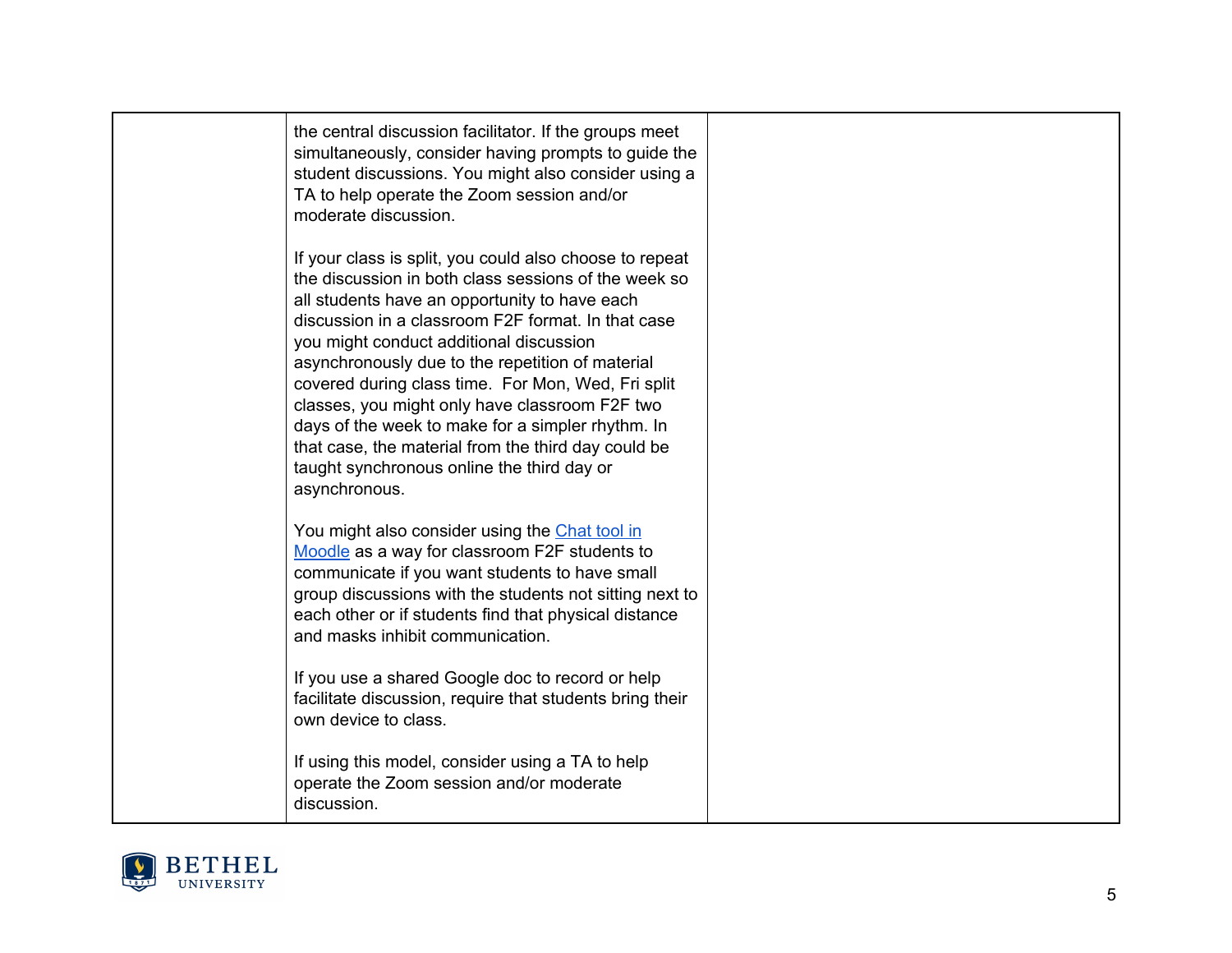| How you normally<br>use class time                                                                                      | <b>Synchronous-rooted Models</b>                                                                                                                                                                                                                                                                                                                                                                                                                                                                                                                                                                                                                                                                                                                                                                                                                                                                                                                          | Asynchronous-rooted Models                                                                                                                                                                                                                                                                                                                                                                                                                                                                                                                                                                                                                                                                                                                                                                                                                  |
|-------------------------------------------------------------------------------------------------------------------------|-----------------------------------------------------------------------------------------------------------------------------------------------------------------------------------------------------------------------------------------------------------------------------------------------------------------------------------------------------------------------------------------------------------------------------------------------------------------------------------------------------------------------------------------------------------------------------------------------------------------------------------------------------------------------------------------------------------------------------------------------------------------------------------------------------------------------------------------------------------------------------------------------------------------------------------------------------------|---------------------------------------------------------------------------------------------------------------------------------------------------------------------------------------------------------------------------------------------------------------------------------------------------------------------------------------------------------------------------------------------------------------------------------------------------------------------------------------------------------------------------------------------------------------------------------------------------------------------------------------------------------------------------------------------------------------------------------------------------------------------------------------------------------------------------------------------|
| Flipped classroom<br>(In-class time used<br>for problem<br>solving/application/<br>synthesis work<br>and/or discussion) | [RECOMMENDED]<br>Pre-record lecture/content and post it in Moodle. Use<br>scheduled class time for problem<br>solving/application/synthesis work. Have the students<br>work in modality-specific groups or pairs (i.e., group<br>or pair online students together and classroom F2F<br>students together). Consider using Google Docs or<br>other apps to organize/record students' thinking.<br>If you have a split class, you can repeat the problem<br>solving/application/synthesis work twice each week<br>so all students have the opportunity to do the activity<br>in the classroom F2F format. Use asynchronous<br>strategies (e.g., pre-record lecture and have students<br>dialogue through a written or video discussion forum)<br>to address material you are not able to cover<br>synchronously.<br>If an activity requires it, you may want to have<br>students bring a portable white board or use an app<br>like Google Draw or GoBoard. | Pre-record lecture/content and post it in Moodle.<br>Use asynchronous student interaction, such as a<br>discussion forum (written or video), for problem<br>solving/application/synthesis. Use one or two<br>scheduled class sessions each week for<br>synchronous problem solving/application/synthesis<br>work. Have the students work in modality-specific<br>groups or pairs (i.e., group or pair online students<br>together and classroom F2F students together).<br>Consider using Google Docs or other apps to<br>organize/record students' thinking.<br>Repeat the synchronous activity twice each week if<br>you have a split class, or if you want to have<br>classroom F2F students meet one day and<br>synchronous online students meet another day to<br>avoid going between the two modalities in the same<br>class session. |

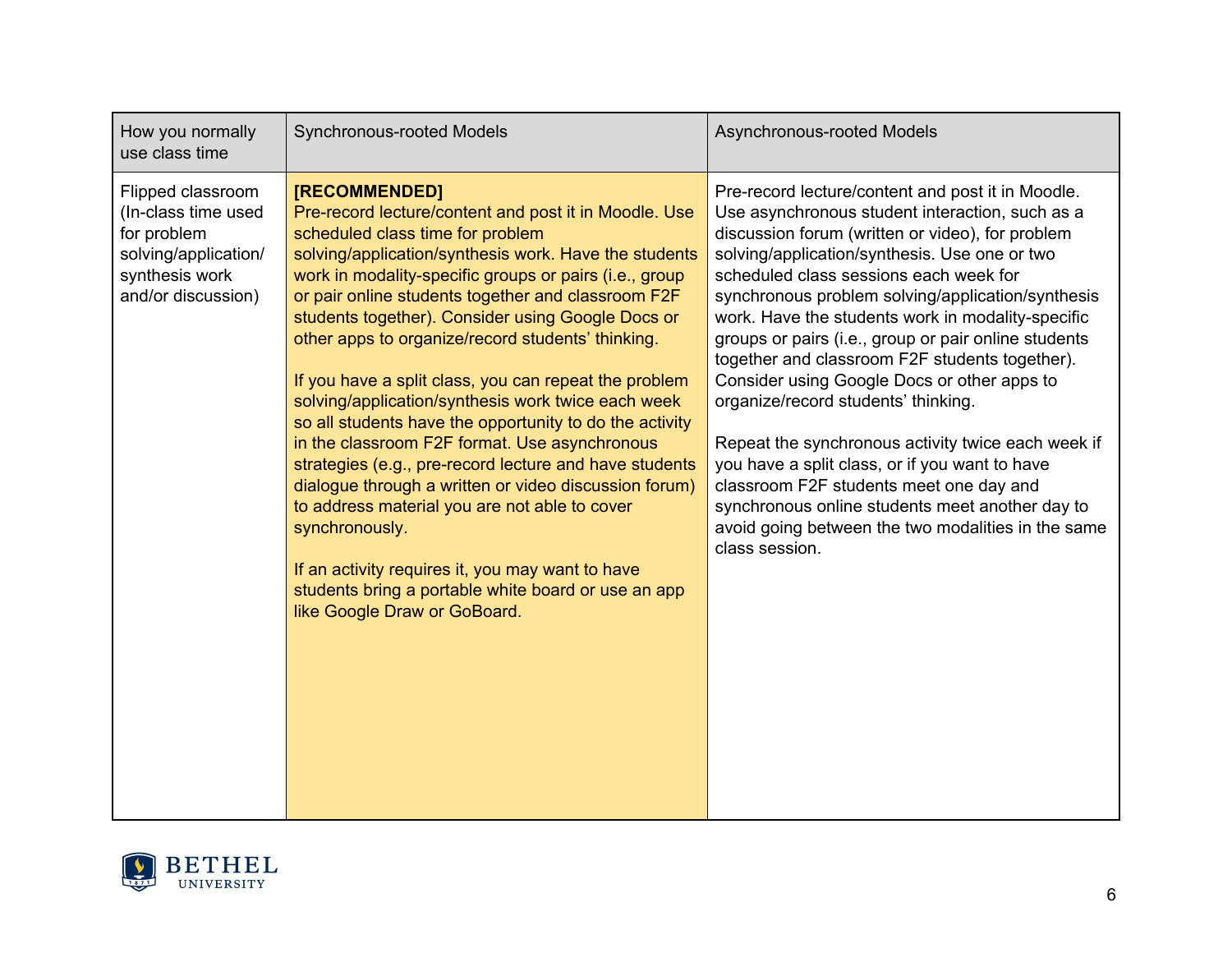| How you normally<br>use class time                                              | <b>Synchronous-rooted Models</b>                                                                                                                                                                                                                                                                                                                                                                                                                                                                                                                                                                                                                                                                                    | Asynchronous-rooted Models                                                                                                                                                                                                                                                                                                                                                                                                                                                                                                                                                                                                                                                                                                                                                                                                                                                                                                                                                                                                                                                                                                                              |
|---------------------------------------------------------------------------------|---------------------------------------------------------------------------------------------------------------------------------------------------------------------------------------------------------------------------------------------------------------------------------------------------------------------------------------------------------------------------------------------------------------------------------------------------------------------------------------------------------------------------------------------------------------------------------------------------------------------------------------------------------------------------------------------------------------------|---------------------------------------------------------------------------------------------------------------------------------------------------------------------------------------------------------------------------------------------------------------------------------------------------------------------------------------------------------------------------------------------------------------------------------------------------------------------------------------------------------------------------------------------------------------------------------------------------------------------------------------------------------------------------------------------------------------------------------------------------------------------------------------------------------------------------------------------------------------------------------------------------------------------------------------------------------------------------------------------------------------------------------------------------------------------------------------------------------------------------------------------------------|
| <b>Active Learning</b><br>(Class time used for<br>construction of<br>knowledge) | [RECOMMENDED]<br>Deliver content and facilitate activities/discussion in<br>Zoom synchronously using breakout rooms for small<br>group activities and discussion (no students in the<br>physical classroom for that session).<br>Use one of your scheduled class sessions each<br>week for classroom F2F interaction through<br>discussion. Divide the class time with part of the time<br>designated for classroom F2F interaction and part of<br>the time designated for synchronous online<br>discussion. Use asynchronous strategies (e.g.,<br>pre-record lecture and have students dialogue<br>through a written or video discussion forum) to<br>address material you are not able to cover<br>synchronously. | Pre-record content delivery and have asynchronous<br>learning activities. Use that asynchronous<br>instruction as preparation for a synchronous Zoom<br>session during one of the scheduled class times.<br>Consider holding classroom F2F group work days<br>during another scheduled class time each week.<br>You can use this time for problem solving,<br>application, and/or discussion.<br>To engage students learning online for the group<br>work days, have the online students work together<br>in a Zoom session or, for an asynchronous solution,<br>have classroom F2F students take notes in a digital<br>format and/or record the session for online students<br>to view later. If you take the asynchronous solution,<br>consider setting up a discussion forum for online<br>students to process through dialogue.<br>For split classes, ask students who can't fit in the<br>classroom to meet elsewhere F2F on campus while<br>still observing distancing and masking policies, or,<br>synchronously in Zoom during the group work day.<br>Alternate each week so each group of students has<br>a chance to be F2F in the classroom. |

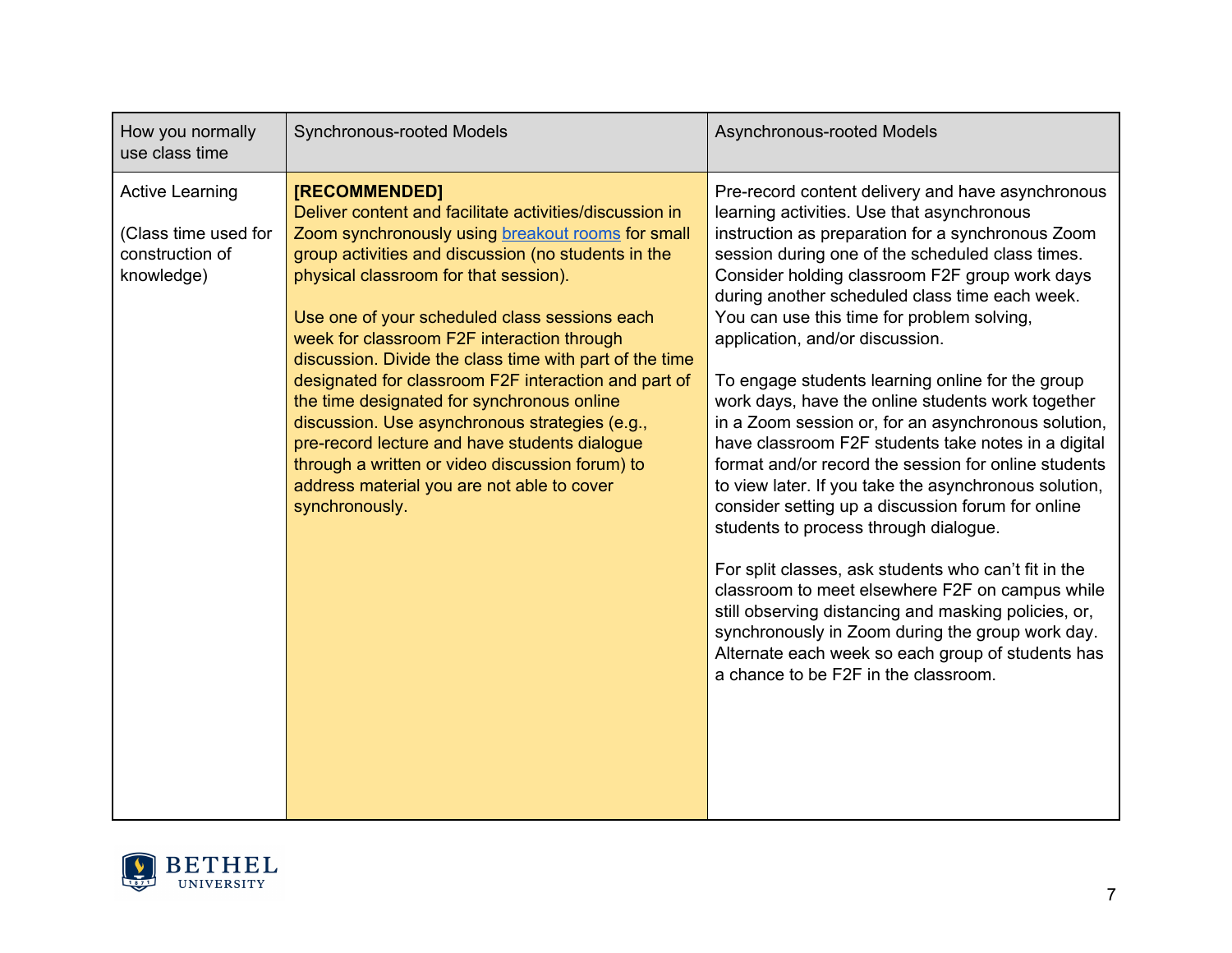| How you normally<br>use class time | <b>Synchronous-rooted Models</b>                                                                                                                                                                                                                                                                                                                                                                                                                                                                                                                                                                                            | Asynchronous-rooted Models                                                                                                                                                                                                                                                                                                                                                                                                                                                                                                                                                                                                                                                                                                                                       |
|------------------------------------|-----------------------------------------------------------------------------------------------------------------------------------------------------------------------------------------------------------------------------------------------------------------------------------------------------------------------------------------------------------------------------------------------------------------------------------------------------------------------------------------------------------------------------------------------------------------------------------------------------------------------------|------------------------------------------------------------------------------------------------------------------------------------------------------------------------------------------------------------------------------------------------------------------------------------------------------------------------------------------------------------------------------------------------------------------------------------------------------------------------------------------------------------------------------------------------------------------------------------------------------------------------------------------------------------------------------------------------------------------------------------------------------------------|
| Lecture only<br>(Content Delivery) | Conduct lectures from the physical classroom while<br>also streaming the lecture through video<br>teleconference, such as Zoom, using the in-room<br>technology (web camera). Be sure to repeat<br>questions from students in the classroom so that<br>students participating through Zoom hear the<br>question before you answer. Consider using a TA to<br>operate Zoom during the class session.<br>For split classes, assign students to days they are to<br>join in the classroom.<br>Remember that students participating through Zoom<br>may not be able to hear the student side of any<br>discussion that happens. | [RECOMMENDED]<br>Pre-record lectures and post them in Moodle. Use<br>exercises to check comprehension, like open book<br>quizzes that can be automatically graded by Moodle<br>or brief reflections. Use scheduled class time for<br>Q&A/open discussion. Consider dividing scheduled<br>class time into time designated for classroom F2F<br>and time designated for synchronous online (e.g.,<br>The first half of class is for students who want to<br>connect in the classroom and the second half of<br>class is for students who want to connect through<br>Zoom). For split classes, assign students the days<br>they are to join the classroom F2F session.                                                                                              |
|                                    |                                                                                                                                                                                                                                                                                                                                                                                                                                                                                                                                                                                                                             | Use pre-recorded lectures to provide content that<br>would normally be delivered in 1-2 class sessions<br>each week (e.g., Tues or Mon/Wed) and during the<br>scheduled time for those sessions, have Q&A/open<br>discussion in the classroom and online. Lecture live<br>over Zoom for the other class session(s) each week<br>(e.g., Thurs or Fri). For the 1-2 class sessions that<br>are Q&A/open discussion, consider dividing class<br>time into time designated for classroom F2F and<br>time designated for synchronous online (e.g., the<br>first half of class is for students who want to connect<br>in the classroom and the second half of class is for<br>students who want to connect through Zoom). This<br>will reduce technical complications. |

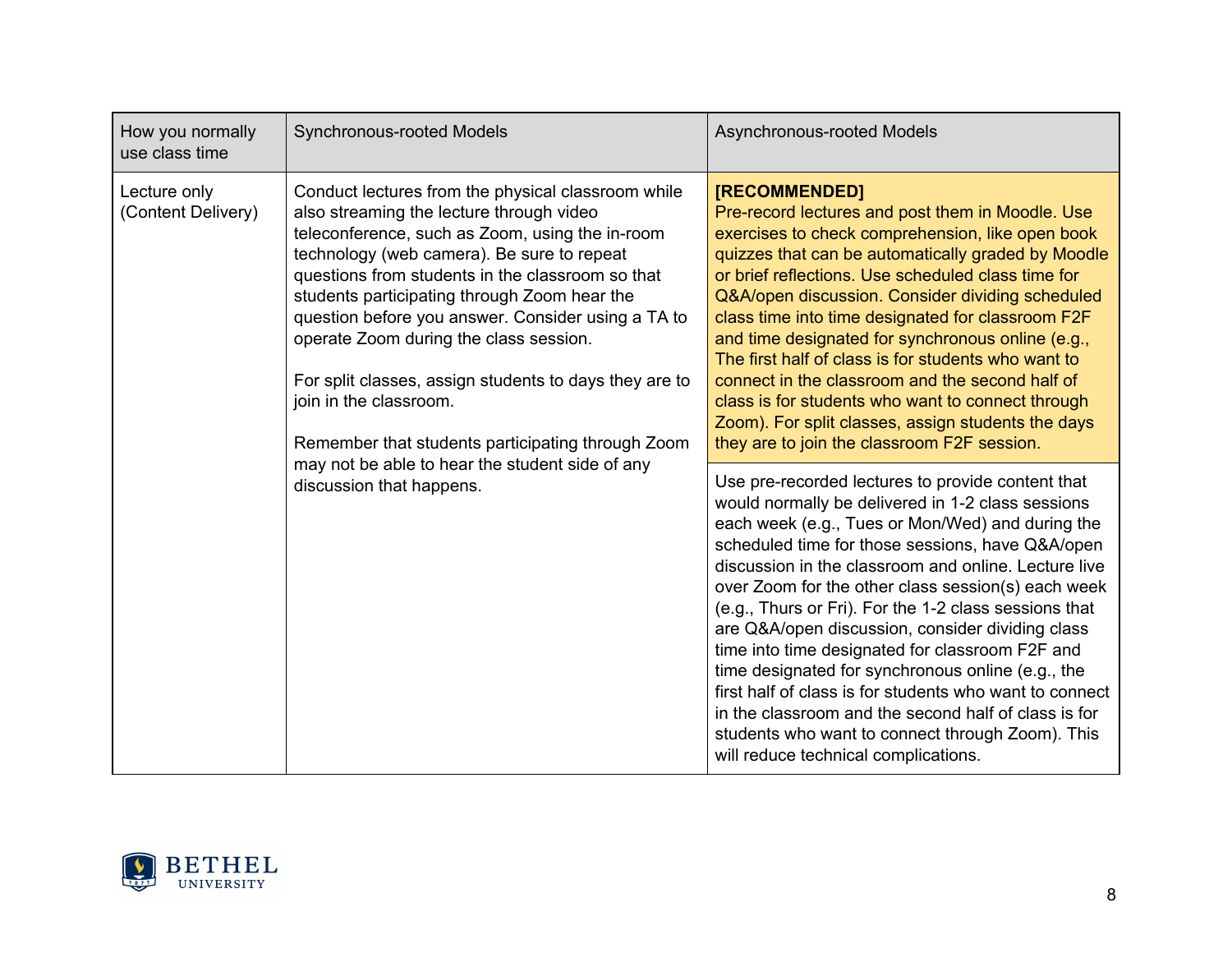| <b>Key Classroom Technology Limitations</b> |                                                                                                                                                   |                                                                                                                                                                                                                                                                                                                                                                                                                                                                      |                                                                                                                                                                                                                                                                                                                                                                                                                                                                                                                                                                                                  |
|---------------------------------------------|---------------------------------------------------------------------------------------------------------------------------------------------------|----------------------------------------------------------------------------------------------------------------------------------------------------------------------------------------------------------------------------------------------------------------------------------------------------------------------------------------------------------------------------------------------------------------------------------------------------------------------|--------------------------------------------------------------------------------------------------------------------------------------------------------------------------------------------------------------------------------------------------------------------------------------------------------------------------------------------------------------------------------------------------------------------------------------------------------------------------------------------------------------------------------------------------------------------------------------------------|
| Technology                                  | Limitation                                                                                                                                        | Explanation                                                                                                                                                                                                                                                                                                                                                                                                                                                          | Recommendations and Strategies                                                                                                                                                                                                                                                                                                                                                                                                                                                                                                                                                                   |
| Zoom and WiFi<br>Capacity                   | Limited internet<br>bandwidth means all<br>students may not be<br>able to be on Zoom at<br>the same time while<br>physically in the<br>classroom. | WiFi access points have limited<br>capacity. Video<br>teleconferencing, like Zoom,<br>requires the uploading and<br>downloading of a lot of data. If<br>all students in a class are trying<br>to use video teleconference on<br>the same part of Bethel's WiFi<br>network, the video and audio<br>quality can degrade to the point<br>of being non-functional.                                                                                                       | Do not plan to have all students on Zoom<br>or any video teleconference application in<br>the classroom at the same time.<br>If you are using Zoom in a classroom and<br>$\bullet$<br>encounter choppy or freezing video and/or<br>audio, turn off the video and only use<br>audio. Audio uses much less data than<br>video.<br>For small group discussions, we<br>recommend that faculty put classroom F2F<br>and online synchronous students in<br>modality-specific groups. In other words, do<br>not have on-campus and online students in<br>the same small group.                          |
| Microphones                                 | Microphones in<br>classrooms have a<br>limited range.                                                                                             | Most classroom spaces have a<br>single microphone at the<br>teaching station. It is designed to<br>pick-up the audio of the<br>instructor speaking from close<br>proximity to the teaching station<br>when facing the teaching station.<br>Depending on the number of<br>people in the classroom and the<br>amount of sound absorbing<br>material (e.g. coats) in the<br>classroom, the microphone<br>might have inadequate sound<br>quality if the instructor faces | Speak clearly and project<br>Try to stay close to the teaching station and<br>face the teaching station when speaking.<br>Ask students participating by Zoom if they<br>are able to hear you.<br>Repeat any questions or comments from<br>on-campus students so that online students<br>hear the question or comment.<br>As much as possible, design your course<br>so that participation by online students is<br>not dependent on online students hearing<br>the voices of on-campus students. This<br>includes avoiding large group discussions<br>that include online and on-campus students |